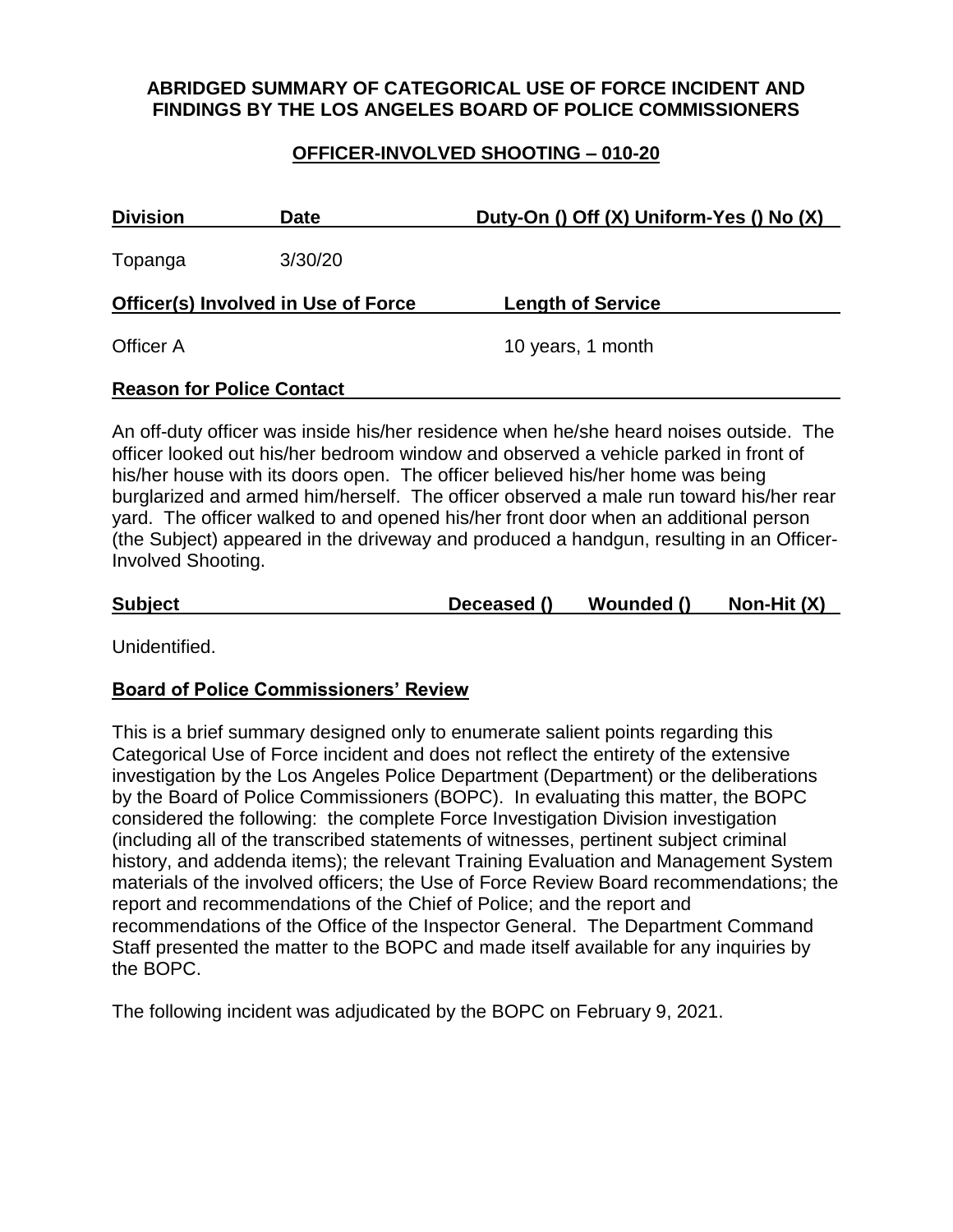#### **Incident Summary**

On Monday, March 30, 2020, at 0125 hours, Officer A, was off-duty, inside his/her residence with Witness A, when he/she heard a vehicle stop outside of his/her house.

Officer A lifted the window shade, looked outside and observed the rear end of a white Dodge Charger. The Dodge Charger stopped in the middle of the street, directly behind Officer A and Witness A's vehicles, which were parked facing north in the driveway. Officer A observed the Dodge Charger facing east with the driver's and front passenger's doors opened.

Officer A monitored the vehicle for a few seconds and observed a male wearing black clothes run toward his/her rear yard along the east side of his/her house. Officer A indicated his/her property was under construction and seeing this male run toward the rear yard led him/her to believe that the male was breaking into his/her home. Officer A told Witness A to call 911, advised her that someone was breaking into the house, and retrieved his/her Department back-up pistol from under the bed.

At the time of this incident, Officer A's front and rear yard were under construction. There were no fences or gates to prevent access to the front or rear yards. The bedroom was on the southwest side of the property. The bedroom window faced south onto the front yard, the driveway area, and the street.

According to Witness A, Officer A jumped up and looked out of the bedroom window. Witness A stated that Officer A stared out the window for a couple of seconds, then grabbed his/her gun from under the bed and told her to go into the closet and call 911. Witness A indicated she was scared and did not know what was occurring outside. She crawled to the bedroom closet and called 911.

Officer A walked to the front door of the residence. He/she opened the front door and heard a male voice yell something but could not make out what the male had yelled.

Officer A observed the white Dodge Charger but did not see anyone near it. He/she heard a commotion and footsteps on the east side of his/her house near the garage. Officer A exited the house and walked 10 to 15 feet from the front door into the front yard toward the area where he/she heard the noises. Officer A described carrying his/her holstered gun in front of his/her chest with his/her right hand in a pistol grip and the left hand holding the holster when he/she walked outside.

Officer A indicated that as he/she walked through the yard, a male (the Subject) jumped up from behind the rear passenger trunk of his/her black vehicle. Simultaneously, Officer A heard the male in black clothing running along the east side of the residence and heard him yell something similar to, "Get the gun."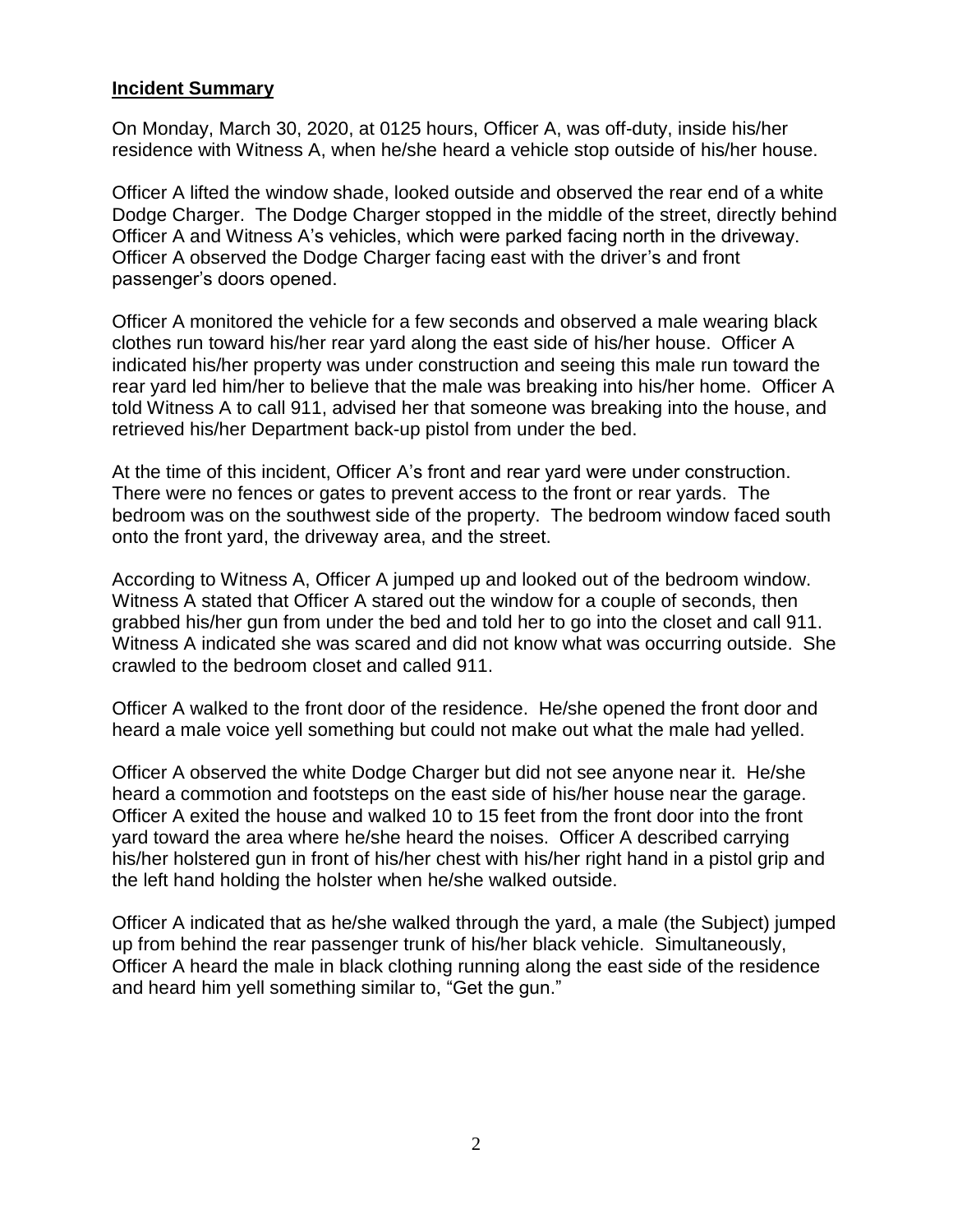Officer A described that the Subject was crouched behind his/her (Officer A's) vehicle, jumped up, and quickly moved from the rear passenger trunk to the rear driver's trunk area. According to Officer A, the Subject quickly sidestepped and moved west toward him/her. Officer A indicated he/she observed the Subject's arms down to his sides and holding a black object in his right hand.

The Subject stopped between Officer A's vehicle trunk and the pillar at the yard's corner. Once the Subject stopped, Officer A realized the black object that the Subject held in his right hand was a black semi-automatic pistol.

As described by Officer A, the Subject extended his right arm and began to raise the gun in his/her direction. Officer A believed the Subject was going to shoot him/her. In fear for his/her safety, Officer A removed the holster with his/her left hand and dropped the holster on the ground to unholster his/her pistol.

Officer A described holding his/her pistol with his/her right hand, and as he/she moved the pistol from his/her chest forward, he/she aimed at the Subject's center body mass and fired his/her pistol once.

Officer A assessed and observed the Subject quickly sidestepping west behind the pillar at the corner of his/her yard while still raising the gun in his/her direction. Officer A believed the Subject was seeking cover behind the pillar. As Officer A fired his/her pistol at the Subject a second time.

Officer A assessed and sidestepped to his/her left to seek cover and obtain a better view of the Subject. Officer A realized he/she did not have cover. The Subject had now moved behind the pillar, and the left side of his body was covered with the pillar. Officer A was able to see the right side of the Subject's body. The Subject continued to raise the gun in Officer A's direction. Officer A extended his/her right arm, aimed his/her pistol at the right side of the Subject's body, and fired two additional rounds as he/she backpedaled to his/her front door.

Officer A believed that he/she fired his/her pistol four times and described holding his/her pistol with his/her right hand only when he/she fired. The investigation determined that Officer A fired his/her pistol a total of six times from an increasing distance of approximate 36 to 50 feet.

Officer A indicated that he/she briefly lost sight of the Subject, but once he/she reached the threshold of his/her front door, he/she observed the Subject dive from the pillar at the corner of his/her yard back toward the trunk of Officer A's vehicle. As the Subject dove, Officer A observed the Dodge Charger driver's door close. The Subject immediately stood up, ran around the Dodge Charger's trunk, and jumped into the front passenger seat. The Dodge Charger drove east and fled the area. Officer A returned inside his/her house and observed Witness A on the phone with the Emergency Board Operator (EBO).

According to Witness A, she was inside the closet dialing 911 when she heard Officer A open the front door to walk outside. After the front door opened, Witness A heard three to four gunshots. Witness A indicated she heard the gunshots before speaking with the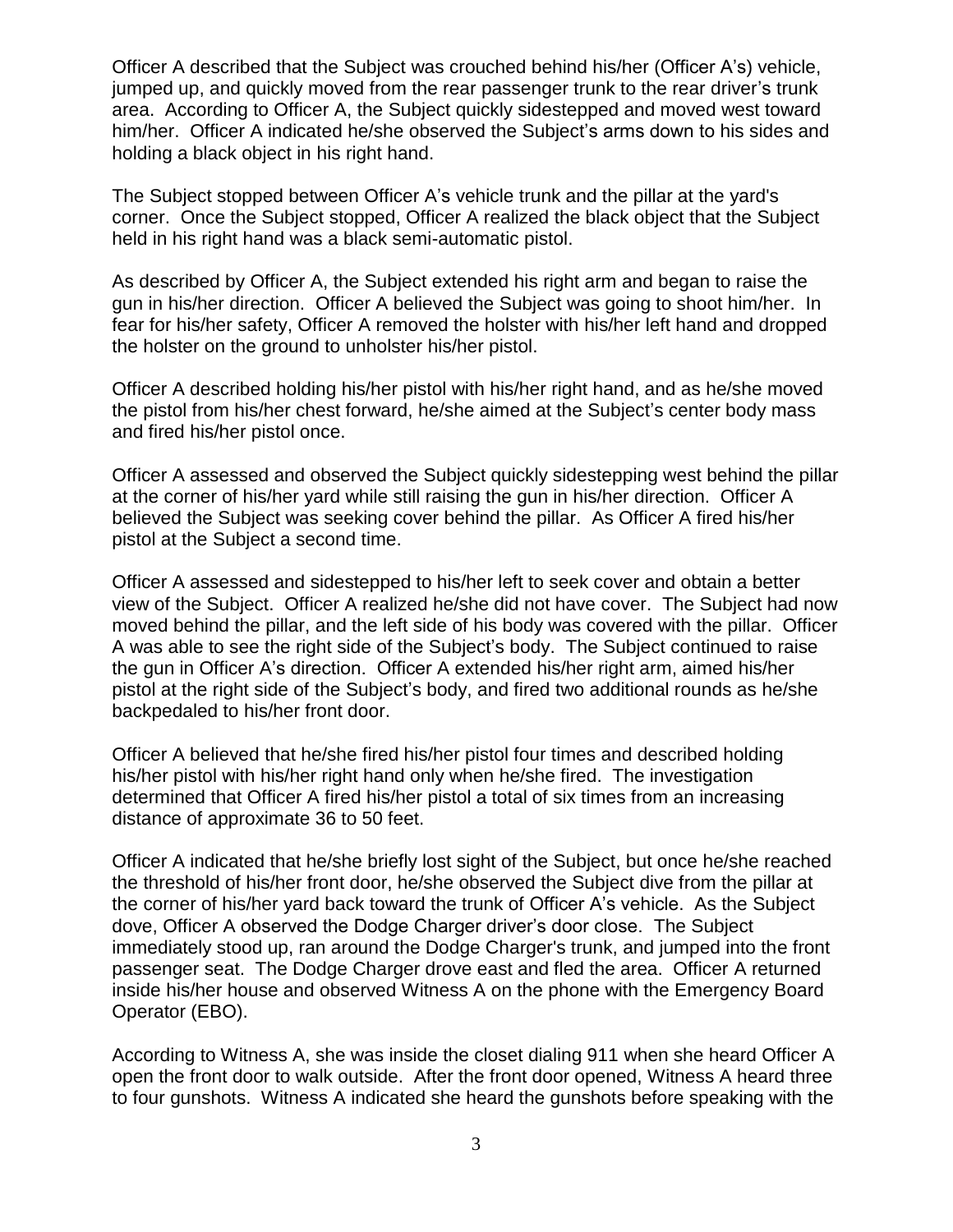EBO. Witness A heard Officer A re-enter the house and close the door. She also heard screeching tires and a car driving away after the shots.

## **Los Angeles Board of Police Commissioners' Findings**

The BOPC reviews each Categorical Use of Force incident based upon the totality of the circumstances, namely all of the facts, evidence, statements and all other pertinent material relating to the particular incident. In every case, the BOPC makes specific findings in three areas: Tactics of the involved officer(s); Drawing/Exhibiting of a firearm by any involved officer(s); and the Use of Force by any involved officer(s). Based on the BOPC's review of the instant case, the BOPC made the following findings:

# **A. Tactics**

The BOPC found Officer A's tactics to warrant a Tactical Debrief.

## **B. Drawing and Exhibiting**

The BOPC found Officer A's drawing and exhibiting of a firearm to be In Policy.

# **C. Lethal Use of Force**

The BOPC found Officer A's lethal use of force to be In Policy.

## **Basis for Findings**

In making its decision in this matter, the Commission is mindful that every "use of force by members of law enforcement is a matter of critical concern both to the public and the law enforcement community. It is recognized that some individuals will not comply with the law or submit to control unless compelled to do so by the use of force; therefore, law enforcement officers are sometimes called upon to use force in the performance of their duties. It is also recognized that members of law enforcement derive their authority from the public and therefore must be ever mindful that they are not only the guardians, but also the servants of the public. The Department's guiding principle when using force shall be reverence for human life. Officers shall attempt to control an incident by using time, distance, communications, and available resources in an effort to deescalate the situation, whenever it is safe, feasible, and reasonable to do so. As stated below, when warranted, Department personnel may use objectively reasonable force to carry out their duties. Officers may use deadly force only when they reasonably believe, based on the totality of circumstances, that such force is necessary in defense of human life.

Officers who use unreasonable force degrade the confidence of the community we serve, expose the Department and fellow officers to physical hazards, violate the law and rights of individuals upon whom unreasonable force or unnecessary deadly force is used, and subject the Department and themselves to potential civil and criminal liability. Conversely, officers who fail to use force when warranted may endanger themselves, the community and fellow officers." (Special Order No. 4, 2020, Policy on the Use of Force - Revised.)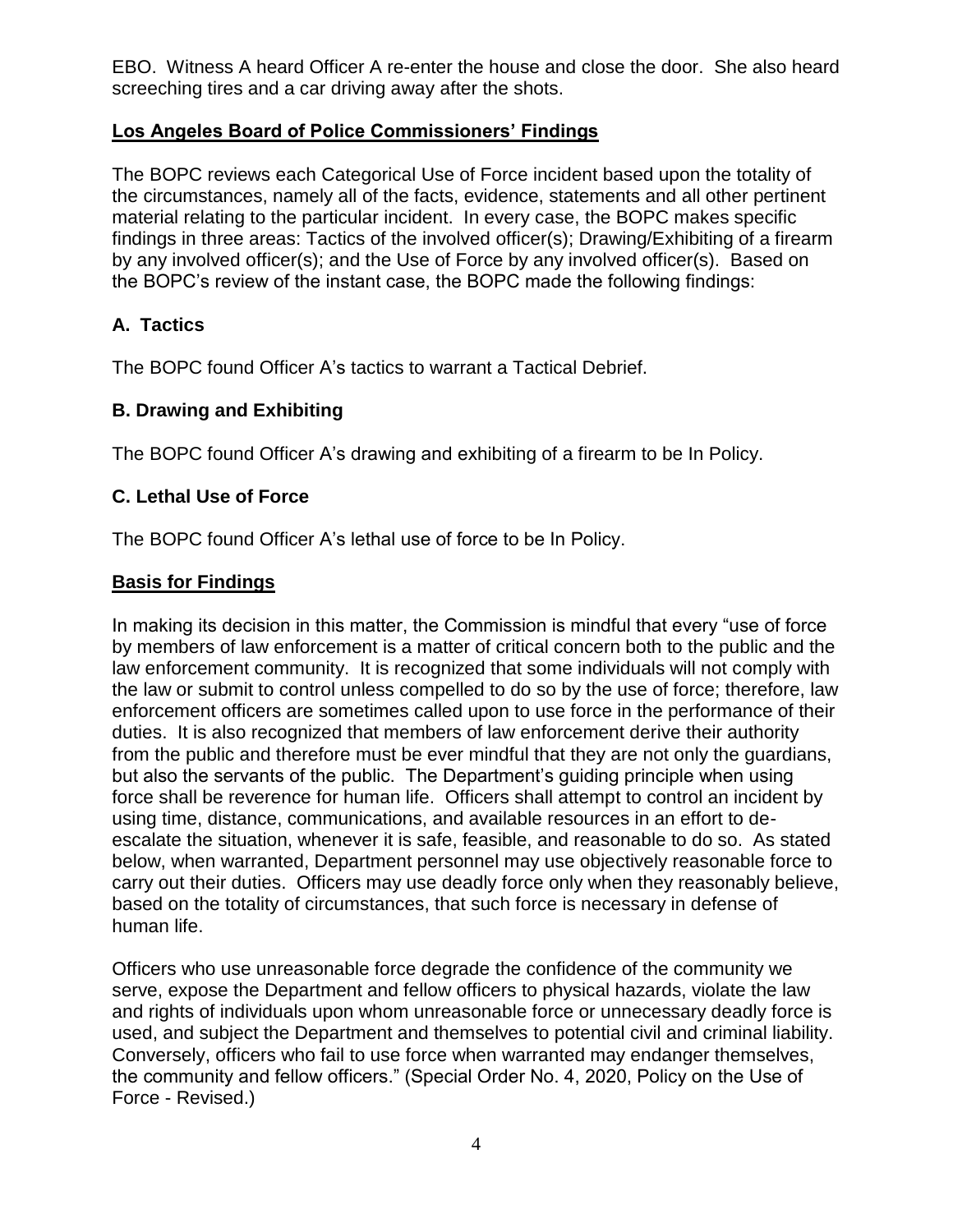The Commission is cognizant of the legal framework that exists in evaluating use of force cases, including the United States Supreme Court decision in Graham v. Connor, 490 U.S. 386 (1989), stating that:

"The reasonableness of a particular use of force must be judged from the perspective of a reasonable officer on the scene, rather than with the 20/20 vision of hindsight. The calculus of reasonableness must embody allowance for the fact that police officers are often forced to make split-second judgments – in circumstances that are tense, uncertain and rapidly evolving – about the amount of force that is necessary in a particular situation."

The Commission is further mindful that it must evaluate the actions in this case in accordance with existing Department policies. Relevant to our review are Department policies that relate to the use of force:

**Use of De-Escalation Techniques**. It is the policy of this Department that, whenever practicable, officers shall use techniques and tools consistent with Department deescalation training to reduce the intensity of any encounter with a Subject and enable an officer to have additional options to mitigate the need to use a higher level of force while maintaining control of the situation.

**Use of Force – Non-Deadly.** It is the policy of the Department that personnel may use only that force which is "objectively reasonable" to:

- · Defend themselves;
- · Defend others;
- · Effect an arrest or detention;
- · Prevent escape; or,
- · Overcome resistance.

**Use of Force – Deadly.** It is the policy of the Department that officers shall use deadly force upon another person only when the officer reasonably believes, based on the totality of circumstances, that such force is necessary for either of the following reasons:

- To defend against an imminent threat of death or serious bodily injury to the officer or another person; or,
- To apprehend a fleeing person for any felony that threatened or resulted in death or serious bodily injury, if the officer reasonably believes that the person will cause death or serious bodily injury to another unless immediately apprehended. Where feasible, a peace officer shall, prior to the use of force, make reasonable efforts to identify themselves as a peace officer and to warn that deadly force may be used, unless the officer has objectively reasonable grounds to believe the person is aware of those facts.

In determining whether deadly force is necessary, officers shall evaluate each situation in light of the particular circumstances of each case and shall use other available resources and techniques if reasonably safe and feasible.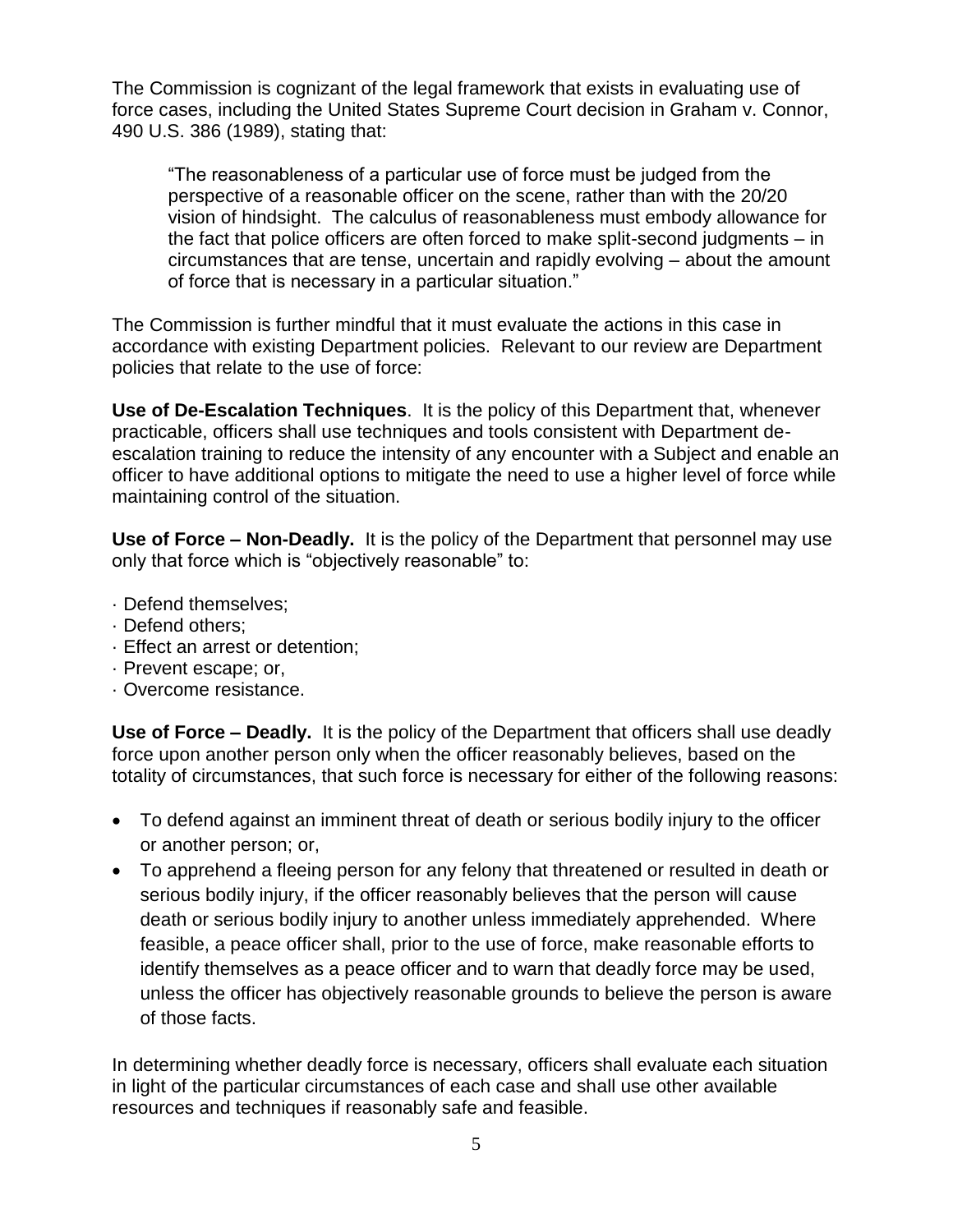**Note:** Because the application of deadly force is limited to the above scenarios, an officer shall not use deadly force against a person based on the danger that person poses to themselves, if an objectively reasonable officer would believe the person does not pose an imminent threat of death or serious bodily injury to the officer or another person.

**The Department's Evaluation of Deadly Force.** The Department will analyze an officer's use of deadly force by evaluating the totality of the circumstances of each case consistent with the California Penal Code Section 835(a), as well as the factors articulated in Graham v. Connor. (Special Order No. 4, 2020, Policy on the Use of Force - Revised.)

An officer's decision to draw or exhibit a firearm should be based on the tactical situation and the officer's reasonable belief that there is a substantial risk that the situation may escalate to the point where deadly force may be justified. (Los Angeles Police Department Manual.)

## **A. Tactics**

#### Tactical De-Escalation Techniques

- **P**lanning
- **A**ssessment
- **T**ime
- **R**edeployment and/or Containment
- **O**ther Resources
- **L**ines of Communication (Use of Force Tactics Directive No. 16, October 2016, Tactical De-Escalation Techniques)

Tactical de-escalation does not require that an officer compromise his/her/her or her safety or increase the risk of physical harm to the public. De-escalation techniques should only be used when it is safe and prudent to do so.

**Planning** – Officer A was off duty and inside of his/her residence during early morning hours with his/her family. Officer A observed a white Dodge Charger stopped in the street behind the parked vehicles in his/her driveway and observed a male dressed in black clothing move towards the east side of his/her residence which was accessible to the public due to construction. Officer A, in the limited time that he/she had, communicated to Witness A to contact 911 and move to the closet in order to place herself in a safer secured area. Officer A retrieved his/her off-duty pistol, which was secured in a pocket holster from underneath his/her bed in order to be prepared and have an available option in the event the incident escalated to a point where deadly force was necessary. Officer A moved towards his/her front door and exited his/her residence in an attempt to investigate possible criminal activity which he/she believed was likely occurring.

**Assessment** – As Officer A observed the white Dodge Charger stopped in the street behind the parked vehicles in his/her driveway during early morning hours, he/she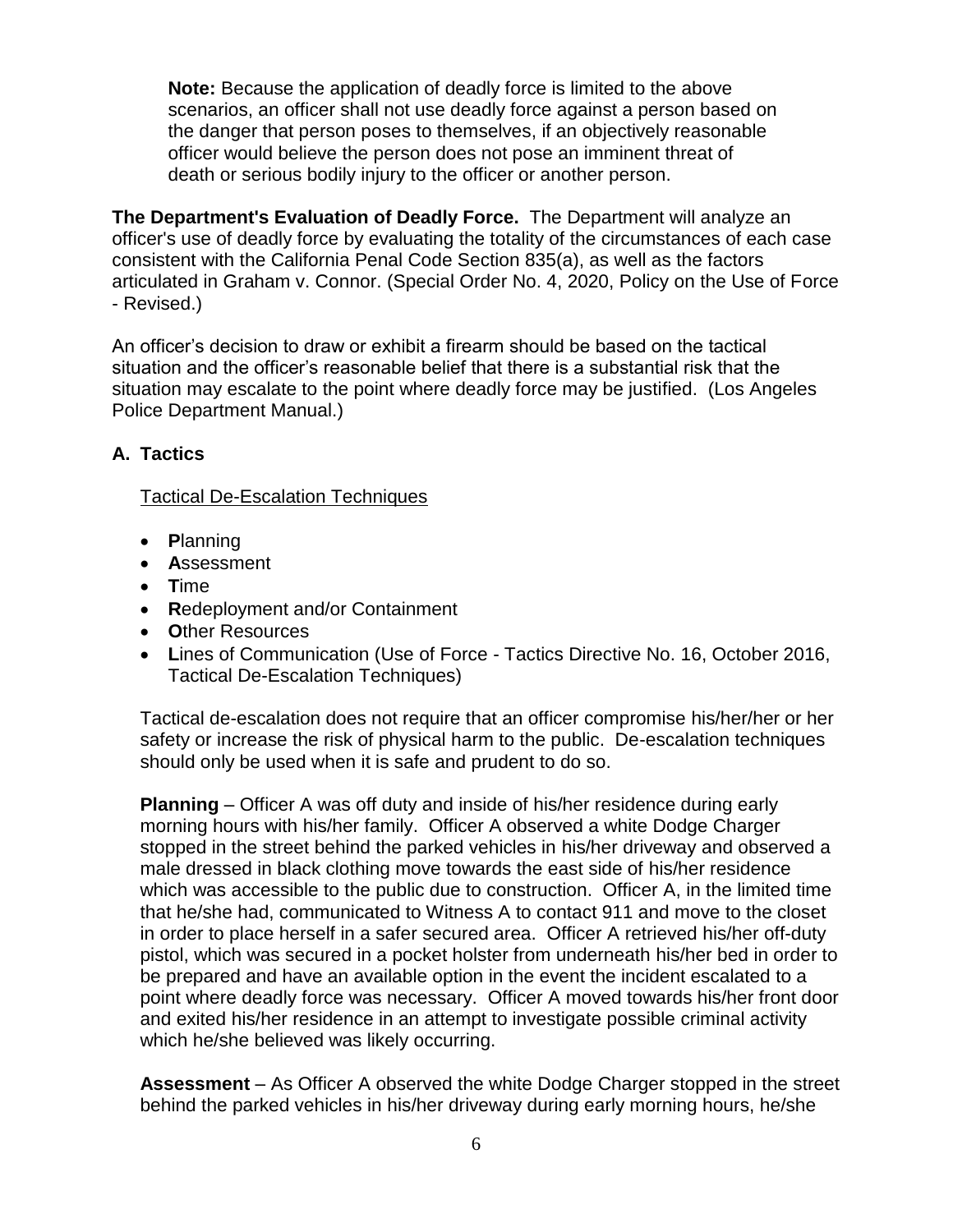took a few moments to assess what was occurring. Officer A observed a male run towards the east side of his/her residence which was vulnerable since there were no barriers to prevent access to the rear yard due to the front and rear yards being under construction. Based on his/her assessment, Officer A believed his/her residence was possibly in the process of being burglarized. Officer A retrieved his/her off-duty pistol, which was secured in a pocket holster, from under his/her bed to have a lethal force option based on the possible threat presented by the subject.

**Time** – As Officer A observed the white Dodge Charger stopped in the middle of the street with its doors open, he/she attempted to utilize the time he/she had to assess what was occurring; however, he/she observed a male run towards the east side of his/her residence and believed his/her family was potentially in danger and that his/her residence was possibly being burglarized. Officer A utilized the time he/she had to communicate with Witness A and directed her to contact 911 in an effort to request additional uniformed police resources to the location to assist in the event a burglary was occurring. As Officer A opened his/her front door, he/she utilized the time he/she had to listen and continue to assess the situation.

**Redeployment and/or Containment** – As Officer A assessed the situation while observing the white Dodge Charger stopped in the street behind the parked vehicles in his/her driveway, he/she observed a male run towards the east side of his/her residence. The BOPC considered Officer A believed his/her family was in danger, his/her residence was possibly about to burglarized, and there were no barriers preventing access to the unknown subjects. Officer A was situationally aware that his/her front and rear yards were uncontained and that the subjects had access to both the front and rear of his/her property.

**Other Resources** – Immediately upon observing the male running towards the east of his/her residence, Officer A believed his/her residence was possibly about to be burglarized. Officer A directed Witness A to contact 911 in an effort to initiate the response of uniformed police resources.

**Lines of Communication** – Upon observing the male run towards the east side of his/her residence, Officer A believed his/her residence was possibly about to be burglarized. Officer A established lines of communication with Witness A, directed her to contact 911 to request the response of additional uniformed police resources.

During the review of the incident, the following Debriefing Topics were noted:

#### **1. Off-Duty Tactics**

The decision to take enforcement action in the capacity of an off-duty officer requires that consideration be given to the fact officers are forced to make splitsecond decisions under very stressful and dynamic circumstances. Each incident must be looked at objectively and areas of concern must be evaluated based on the totality of the circumstances.

A successful and safe outcome of any off-duty officer action requires situational awareness and good judgement. In an effort to balance officer safety and a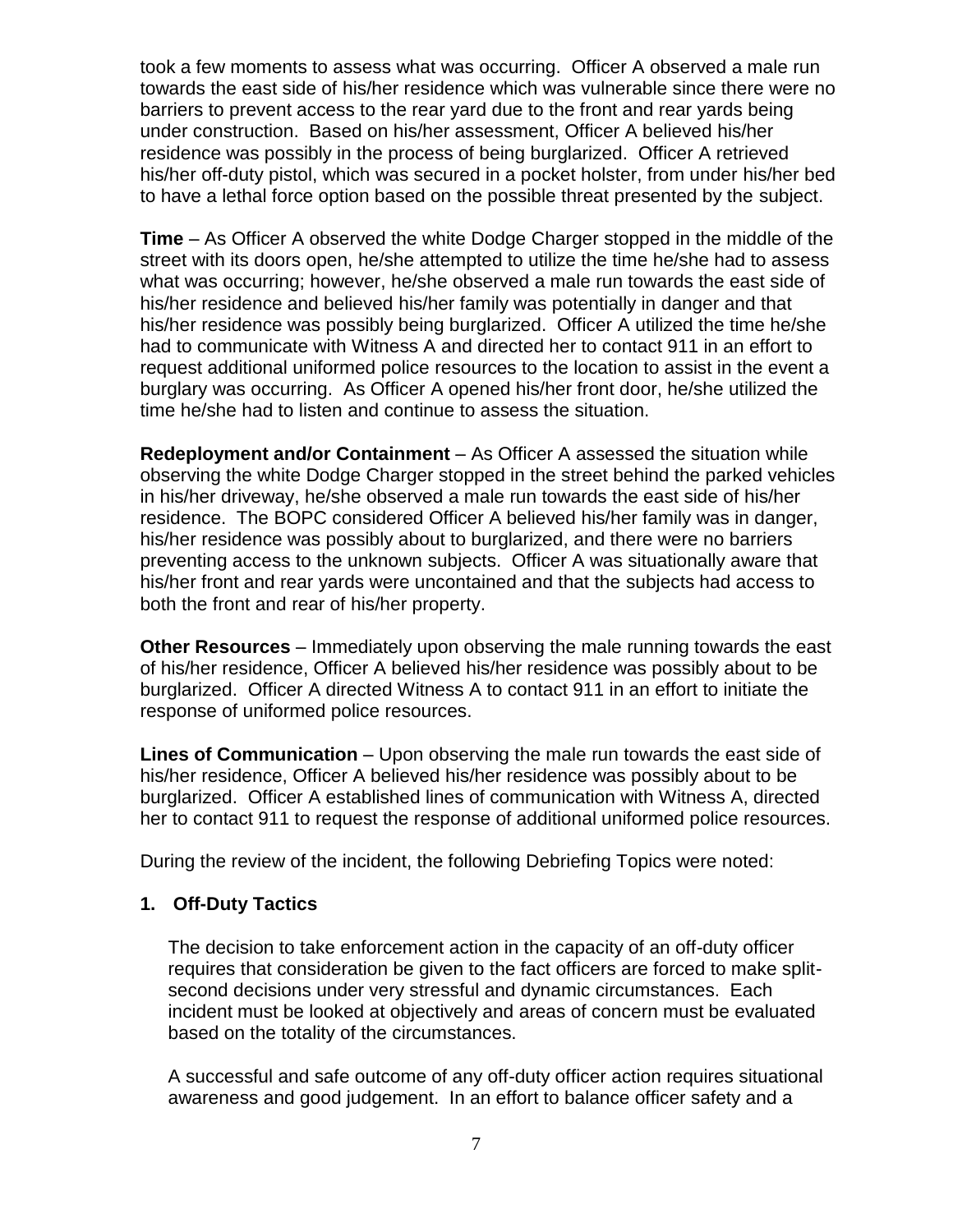sense of duty, officers should always consider the safety risks involved to themselves and others before taking action while off-duty. Unless absolutely necessary, being a good witness may be an off-duty officer's best option depending on the totality of the circumstances. Off-duty officers enhance their efforts in assisting the public by contacting on-duty law enforcement personnel and acting as good witnesses. Situational awareness of off-duty officers improves overall officer safety by each officer remaining cognizant of their surroundings, remaining at scene, and providing pertinent information to the uniformed officers.

In this circumstance, Officer A was off-duty during early morning hours, inside of his/her residence with his/her family, when he/she heard a vehicle stop in the street behind the parked vehicles in his/her driveway. Officer A looked outside of his/her window and observed a white Dodge Charger stopped behind both of the vehicles parked in his/her driveway with the front driver's and front passenger's doors open. Officer A took a few moments to assess the scene and observed the male dressed in black clothes run towards the east side of his/her residence which did not have any gates or barriers due to construction on the exterior of Officer A's residence.

Officer A believed his/her residence was going to be burglarized and retrieved his/her off-duty pistol, which was secured in a pocket holster, from under his/her bed. Officer A advised Witness A to contact 911 and moved towards his/her front door. As Officer A opened the door of his/her residence, he/she heard an unknown voice yell, but was unable to hear what was said and observed the white Dodge Charger with no one near it. As Officer A exited his/her residence with his/her off-duty pistol held near his/her chest, he/she walked out approximately 10 to 15 feet to investigate what was occurring. As Officer A moved from his/her front door, Officer A stated that he/she observed the Subject suddenly jump up from behind Officer A's parked vehicle in his/her driveway while holding a black object in his/her hand. Simultaneously, Officer A heard footsteps on the east side of his/her residence and heard the male in black clothing yell, "Get the gun," or a statement that Officer A described as "something about getting a gun."

Officer A stated that he/she immediately recognized the black object as a semiautomatic handgun which the Subject began to raise up towards Officer A. Officer A feared the Subject was going to shoot him/her and drew his/her off-duty pistol from its pocket holster and was subsequently involved in an OIS. Officer A assessed and redeployed as he/she fired his/her rounds and ceased firing when he/she no longer observed the Subject pointing the gun at him/her. Officer A observed the subjects return quickly to their vehicle, which fled east.

Based on the totality of the circumstances, the BOPC determined that Officer A's off-duty tactics during this incident did not deviate from approved Department tactical training.

• The BOPC also considered the following: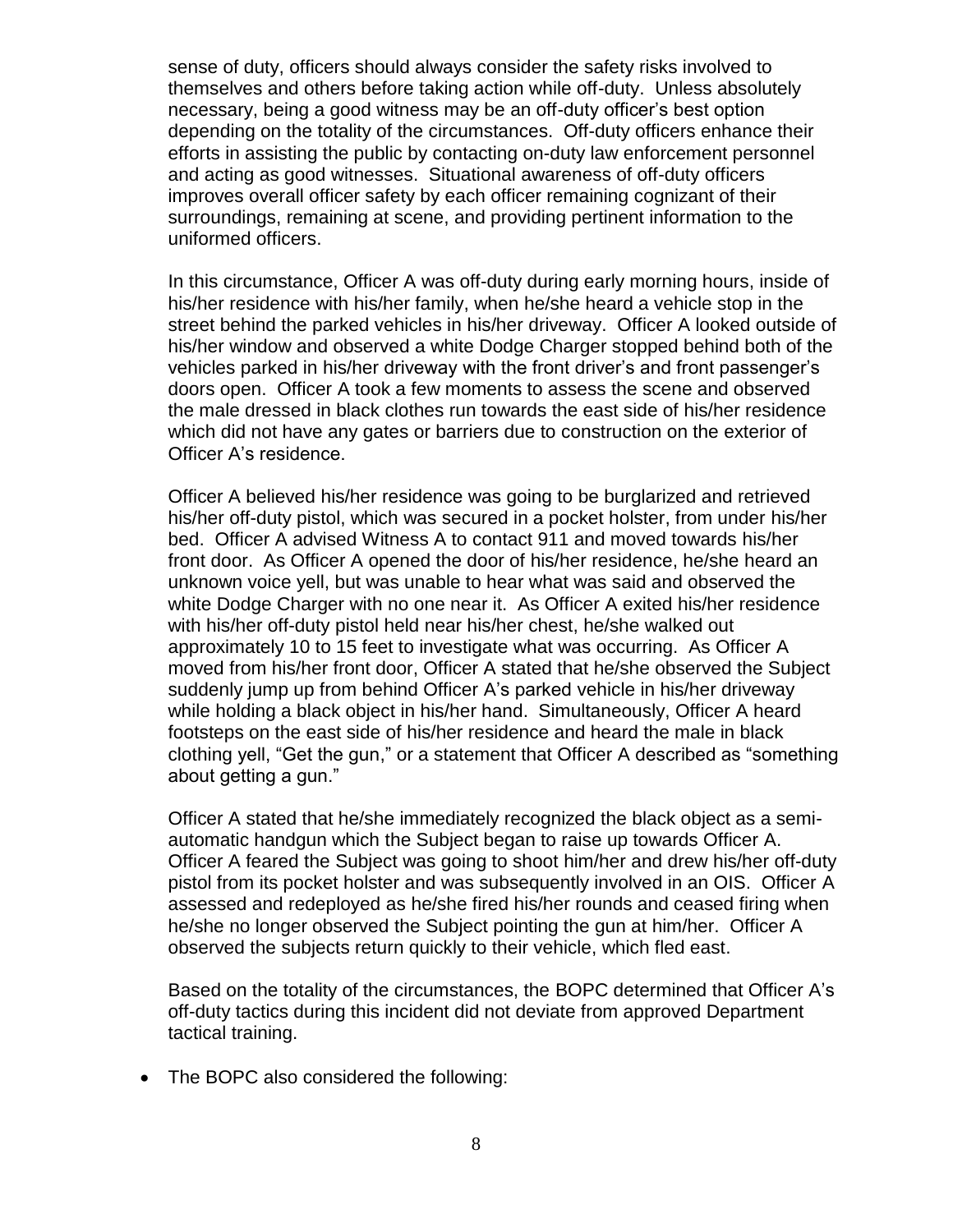- **Off-Duty Actions/Tactics (Holstering a Back-Up and Off-Duty Firearms)** The FID investigation revealed that Officer A retrieved his/her off-duty pistol and held the off-duty pistol in his/her right hand near his/her chest, which was still secured in its pocket holster when he/she exited his/her residence and remained on his/her own private property. Officer A's off-duty pistol was held near his/her chest and not in a concealed manner as Officer A exited his/her residence into the front yard of his/her own private property. Officer A was subsequently involved in an OIS close to his/her front door as he/she was confronted by the Subject, who was armed with a handgun, and began pointing the handgun towards Officer A. In this case, Officer A remained on his/her own private property as his/her off-duty clothing and the suddenness in which he/she encountered the Subject while in close proximity to his/her home, were factors which limited his/her ability to conceal his/her off-duty pistol.
- **Preservation of Evidence** The investigation revealed that following the OIS, and after speaking to the EBO to provide pertinent information, Officer A exited his/her residence to his/her front yard and retrieved his/her pocket holster which he/she had discarded when he/she drew his/her off-duty pistol and was subsequently involved in an OIS. Officer A holstered his/her off-duty pistol and placed it on his/her kitchen counter. Officer A indicated that he/she was not sure whether he/she retrieved his/her pocket holster prior to or after responding officers had arrived.
- **Communications Division Protocols**  The FID investigation revealed that Police Service Representative A, Communications Division (CD), initially broadcast the radio call at 0129 hours as a Code Three (emergency call) shooting that had just occurred involving an off-duty LAPD officer. At 0131:50 hours, CD upgraded the radio call to a "shots-fired, Officer Needs Help" call. The initial broadcast should have been already upgraded to an "Officer Needs Help" broadcast.

#### **B. Drawing and Exhibiting**

#### • **Officer A**

According to Officer A, he/she walked outside of his/her residence towards his/her driveway while holding his/her off-duty pistol secured in a pocket holster in his/her right hand near his/her chest area. Officer A observed the Subject "pop up from behind" his/her car. Simultaneously, he/she heard movement from the east side of his/her residence and heard the male in black clothing yell, "Get the gun" or a statement that Officer A described as "something about getting a gun." Officer A initially observed a "black object" in the Subject's right hand which was down by the Subject's side. The Subject then started "lifting" the black object up towards Officer A, at which time Officer A recognized the black object as a handgun. Officer A who was cupping his/her off-duty pistol's holster in his/her left hand, grasped the butt of his/her off-duty service pistol in his/her right hand, and drew his/her off-duty pistol.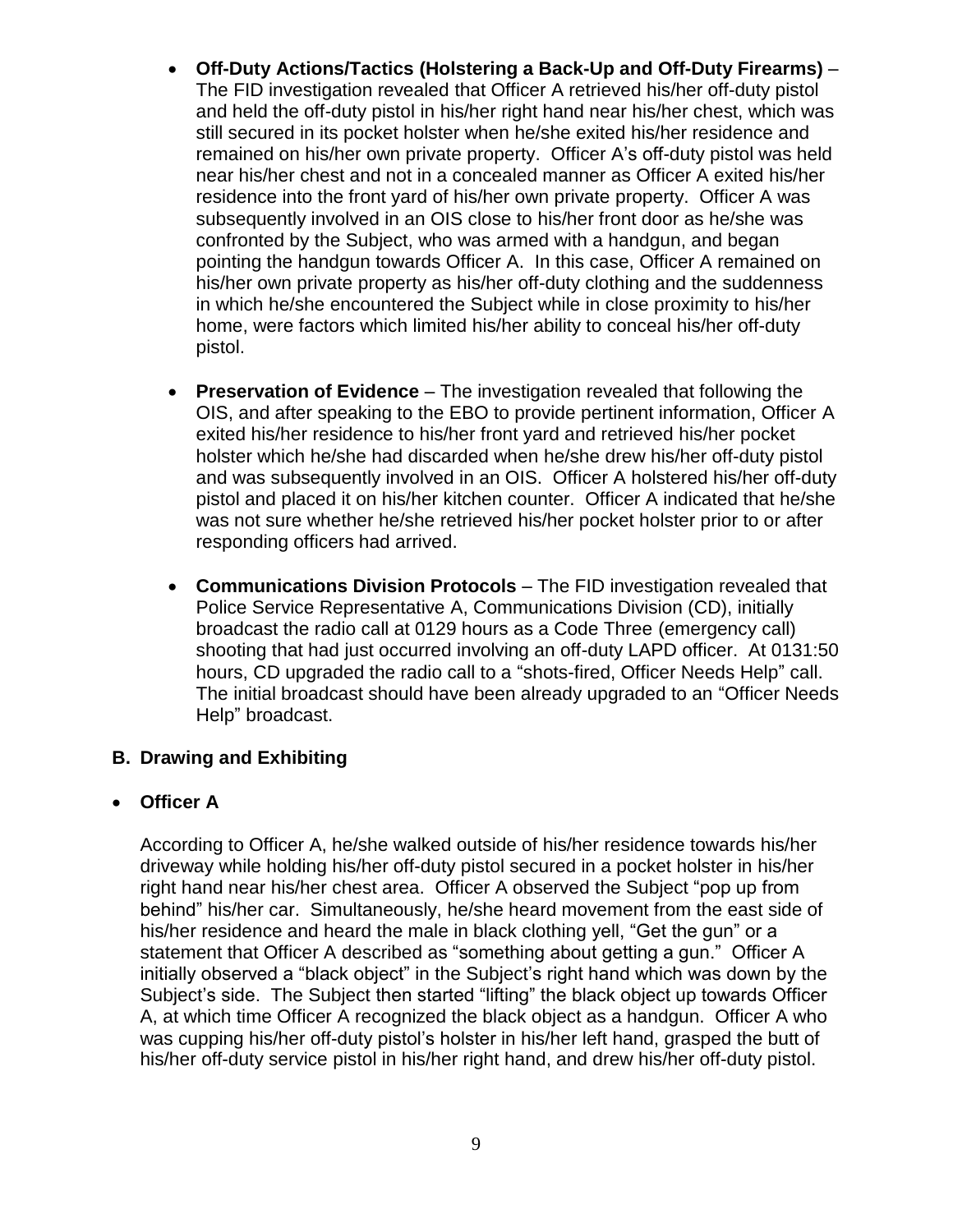Based on the totality of the circumstances, the BOPC determined that an officer with similar training and experience as Officer A, while faced with similar circumstances, would reasonably believe that there was a substantial risk that the situation may escalate to the point where deadly force may be justified.

Therefore, the BOPC found Officer A's drawing and exhibiting of a firearm to be In Policy.

## **C. Lethal Use of Force**

• **Officer A** – (pistol, six rounds)

According to the FID investigation, an analysis of an audio recording from a residential video camera indicated that the OIS took approximately four seconds from the time of the first gunshot to the last gunshot.

**Background:** According to Officer A, he/she discharged his/her off-duty service pistol in a southeasterly direction. The FID investigation determined that the background for the OIS was a hillside with plants, shrubs, trees, and a wood deck**.**  Investigators from FID canvassed the area for evidence and bullet impacts. No bullet impacts were identified.

**Volley One** – Two rounds, discharged in a southeasterly direction.

The FID investigation determined that Officer A discharged his/her off-duty service pistol a total of six times; however, Officer A only recalled discharging his/her offduty service pistol a total of four times.

According to Officer A, he/she was inside of his/her residence when he/she observed a white Dodge Charger through his/her window, stopped in the middle of the street, behind the parked vehicles in his/her driveway. Officer A briefly monitored the vehicle through his/her bedroom window, retrieved his/her off-duty pistol, and exited his/her residence to determine what was occurring. Officer A walked out of his/her residence towards his/her driveway while holding his/her offduty pistol secured in a pocket holster in his/her right hand near his/her chest area, observed the Subject suddenly appear near the rear of his/her vehicle, holding a black object in one hand, and, as described by Officer A, begin "extending his/her [the Subject's] arm and lifting it up towards me [Officer A]." Simultaneously, Officer A heard movement from the east side of his/her house and heard the male in black clothing yell, "Get the gun," or a statement that Officer A described as, "something about getting a gun." Officer A recognized the black object the Subject was holding was a black semiautomatic handgun and drew his/her off-duty pistol from its pocket holster.

Officer A was in fear for his/her safety, believed the Subject was going to shoot him/her, and discharged his/her off-duty service pistol from a one-handed "close contact" position targeting the Subject's "center mass," due to the imminent lethal threat that was presented. Officer A stated it was necessary to fire his/her off-duty pistol due to the fact that the Subject was armed with a handgun, began pointing it at